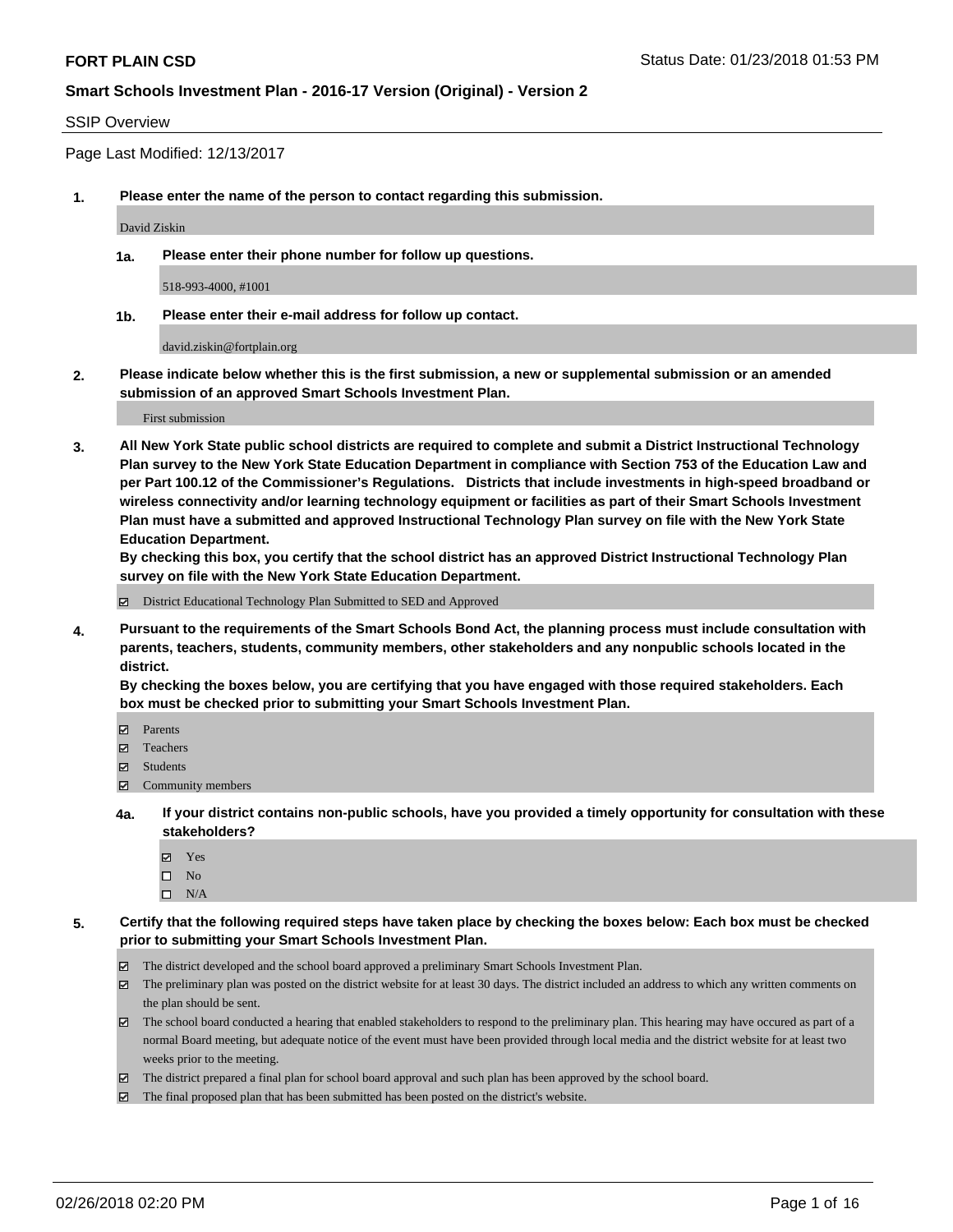SSIP Overview

Page Last Modified: 12/13/2017

**5a. Please upload the proposed Smart Schools Investment Plan (SSIP) that was posted on the district's website, along with any supporting materials. Note that this should be different than your recently submitted Educational Technology Survey. The Final SSIP, as approved by the School Board, should also be posted on the website and remain there during the course of the projects contained therein.**

SSIP\_Hearing\_9.14.2016.pptx

**5b. Enter the webpage address where the final Smart Schools Investment Plan is posted. The Plan should remain posted for the life of the included projects.**

http://www.fortplain.org (on the right side of homepage)

**6. Please enter an estimate of the total number of students and staff that will benefit from this Smart Schools Investment Plan based on the cumulative projects submitted to date.**

1,000

**7. An LEA/School District may partner with one or more other LEA/School Districts to form a consortium to pool Smart Schools Bond Act funds for a project that meets all other Smart School Bond Act requirements. Each school district participating in the consortium will need to file an approved Smart Schools Investment Plan for the project and submit a signed Memorandum of Understanding that sets forth the details of the consortium including the roles of each respective district.**

 $\Box$  The district plans to participate in a consortium to partner with other school district(s) to implement a Smart Schools project.

**8. Please enter the name and 6-digit SED Code for each LEA/School District participating in the Consortium.**

| <b>Partner LEA/District</b> | <b>ISED BEDS Code</b> |
|-----------------------------|-----------------------|
| (No Response)               | (No Response)         |

#### **9. Please upload a signed Memorandum of Understanding with all of the participating Consortium partners.**

(No Response)

**10. Your district's Smart Schools Bond Act Allocation is:**

\$1,114,118

**11.** Enter the budget sub-allocations by category that you are submitting for approval at this time. If you are not budgeting SSBA funds for a category, please enter 0 (zero.) If the value entered is \$0, you will not be required to complete that survey question.

|                                       | Sub-<br><b>Allocations</b> |
|---------------------------------------|----------------------------|
| School Connectivity                   | l 0                        |
| Connectivity Projects for Communities | l 0                        |
| Classroom Technology                  | 1,114,048                  |
| Pre-Kindergarten Classrooms           | l 0                        |
| Replace Transportable Classrooms      | 0                          |
| High-Tech Security Features           | $\overline{0}$             |
| Totals:                               | 1,114,048                  |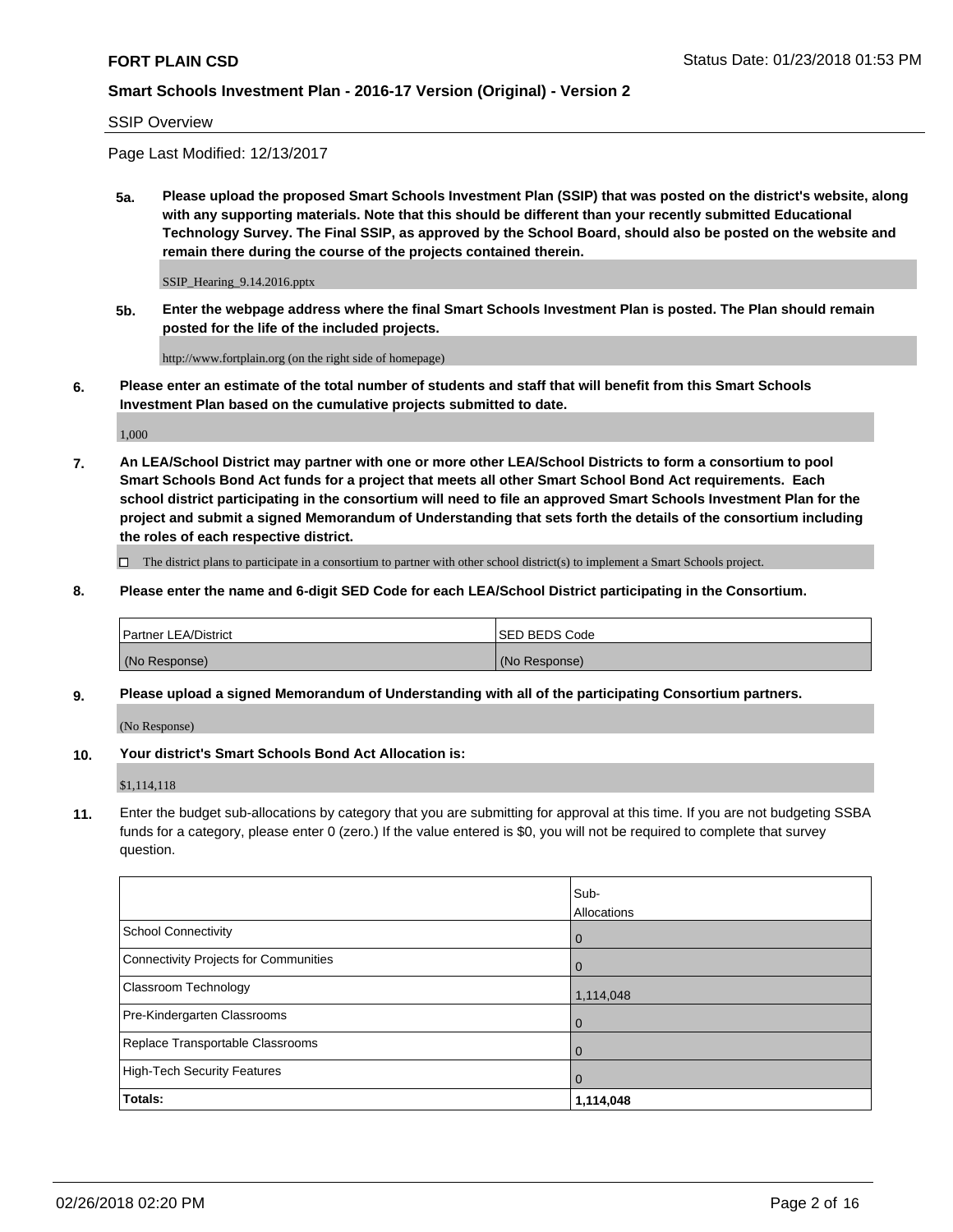## School Connectivity

Page Last Modified: 11/09/2017

- **1. In order for students and faculty to receive the maximum benefit from the technology made available under the Smart Schools Bond Act, their school buildings must possess sufficient connectivity infrastructure to ensure that devices can be used during the school day. Smart Schools Investment Plans must demonstrate that:**
	- **• sufficient infrastructure that meets the Federal Communications Commission's 100 Mbps per 1,000 students standard currently exists in the buildings where new devices will be deployed, or**
	- **• is a planned use of a portion of Smart Schools Bond Act funds, or**
	- **• is under development through another funding source.**

**Smart Schools Bond Act funds used for technology infrastructure or classroom technology investments must increase the number of school buildings that meet or exceed the minimum speed standard of 100 Mbps per 1,000 students and staff within 12 months. This standard may be met on either a contracted 24/7 firm service or a "burstable" capability. If the standard is met under the burstable criteria, it must be:**

**1. Specifically codified in a service contract with a provider, and**

**2. Guaranteed to be available to all students and devices as needed, particularly during periods of high demand, such as computer-based testing (CBT) periods.**

**Please describe how your district already meets or is planning to meet this standard within 12 months of plan submission.**

(No Response)

- **1a. If a district believes that it will be impossible to meet this standard within 12 months, it may apply for a waiver of this requirement, as described on the Smart Schools website. The waiver must be filed and approved by SED prior to submitting this survey.**
	- By checking this box, you are certifying that the school district has an approved waiver of this requirement on file with the New York State Education Department.
- **2.** Connectivity Speed Calculator **(Required)**

|                         | Number of<br>Students | Multiply by<br>100 Kbps | Divide by 1000 Current Speed<br>to Convert to<br>Required<br>Speed in Mb | lin Mb | <b>I</b> Expected<br>Speed to be<br>Attained Within Required<br>12 Months | <b>Expected Date</b><br>When<br>Speed Will be<br><b>Met</b> |
|-------------------------|-----------------------|-------------------------|--------------------------------------------------------------------------|--------|---------------------------------------------------------------------------|-------------------------------------------------------------|
| <b>Calculated Speed</b> | 757                   | 75,700                  | 75.7                                                                     | 70     | 75                                                                        | 7/1/2017                                                    |

## **3. Describe how you intend to use Smart Schools Bond Act funds for high-speed broadband and/or wireless connectivity projects in school buildings.**

(No Response)

**4. Describe the linkage between the district's District Instructional Technology Plan and the proposed projects. (There should be a link between your response to this question and your response to Question 1 in Part E. Curriculum and Instruction "What are the district's plans to use digital connectivity and technology to improve teaching and learning?)**

(No Response)

**5. If the district wishes to have students and staff access the Internet from wireless devices within the school building, or in close proximity to it, it must first ensure that it has a robust Wi-Fi network in place that has sufficient bandwidth to meet user demand.**

**Please describe how you have quantified this demand and how you plan to meet this demand.**

(No Response)

**6. As indicated on Page 5 of the guidance, the Office of Facilities Planning will have to conduct a preliminary review**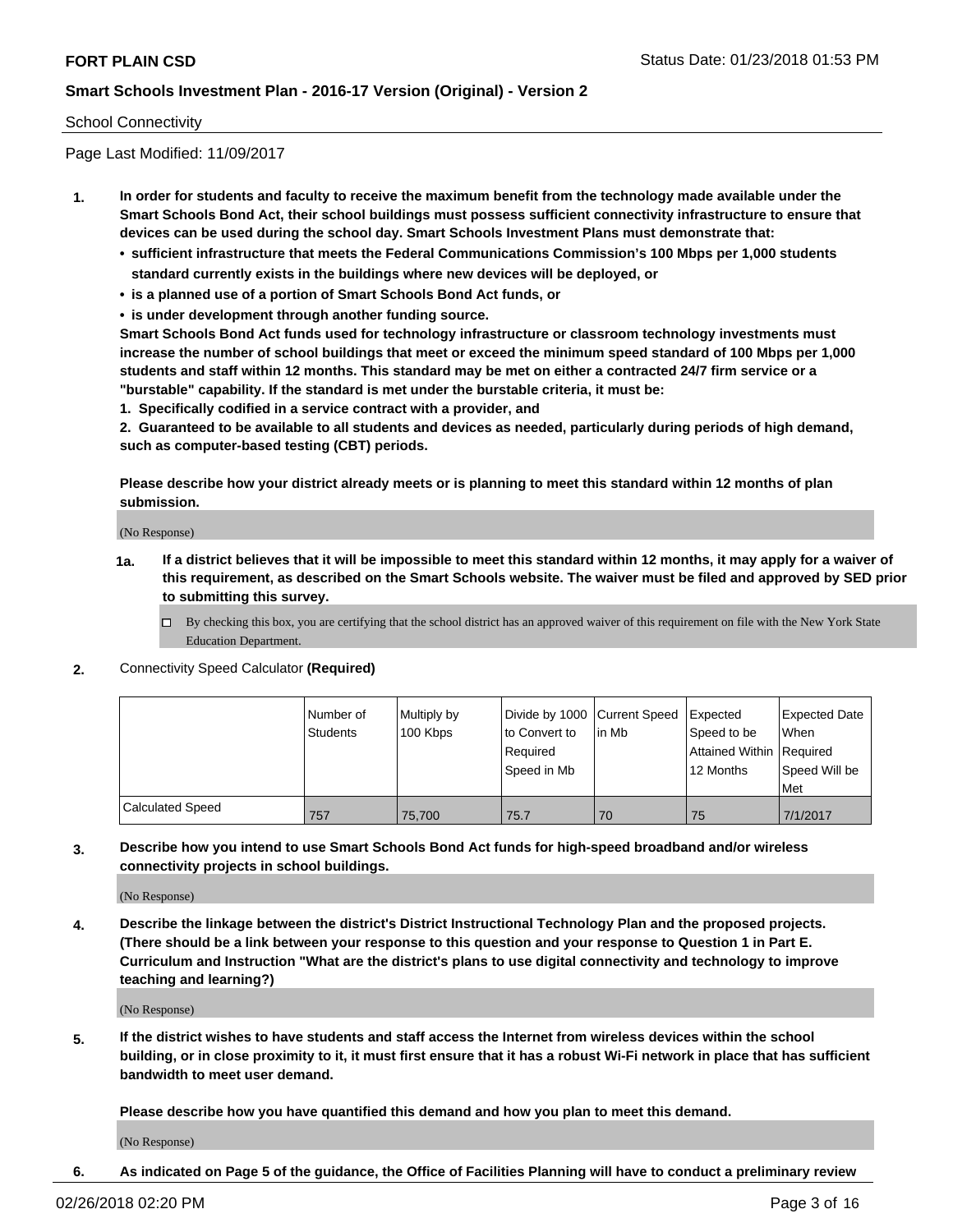#### School Connectivity

Page Last Modified: 11/09/2017

## **of all capital projects, including connectivity projects.**

**Please indicate on a separate row each project number given to you by the Office of Facilities Planning.**

| Project Number |  |
|----------------|--|
|                |  |
| (No Response)  |  |
|                |  |

**7. Certain high-tech security and connectivity infrastructure projects may be eligible for an expedited review process as determined by the Office of Facilities Planning.**

**Was your project deemed eligible for streamlined review?**

(No Response)

#### **8. Include the name and license number of the architect or engineer of record.**

| Name          | License Number |
|---------------|----------------|
| (No Response) | (No Response)  |

**9.** If you are submitting an allocation for **School Connectivity** complete this table. **Note that the calculated Total at the bottom of the table must equal the Total allocation for this category that you entered in the SSIP Overview overall budget.** 

|                                            | Sub-          |
|--------------------------------------------|---------------|
|                                            | Allocation    |
| Network/Access Costs                       | (No Response) |
| <b>Outside Plant Costs</b>                 | (No Response) |
| School Internal Connections and Components | (No Response) |
| <b>Professional Services</b>               | (No Response) |
| Testing                                    | (No Response) |
| <b>Other Upfront Costs</b>                 | (No Response) |
| <b>Other Costs</b>                         | (No Response) |
| Totals:                                    | 0             |

**10. Please detail the type, quantity, per unit cost and total cost of the eligible items under each sub-category. This is especially important for any expenditures listed under the "Other" category. All expenditures must be eligible for tax-exempt financing to be reimbursed through the SSBA. Sufficient detail must be provided so that we can verify this is the case. If you have any questions, please contact us directly through smartschools@nysed.gov. NOTE: Wireless Access Points should be included in this category, not under Classroom Educational Technology, except those that will be loaned/purchased for nonpublic schools.**

| Select the allowable expenditure | Item to be purchased | Quantity      | Cost per Item | <b>Total Cost</b> |
|----------------------------------|----------------------|---------------|---------------|-------------------|
| type.                            |                      |               |               |                   |
| Repeat to add another item under |                      |               |               |                   |
| each type.                       |                      |               |               |                   |
| (No Response)                    | (No Response)        | (No Response) | (No Response) | (No Response)     |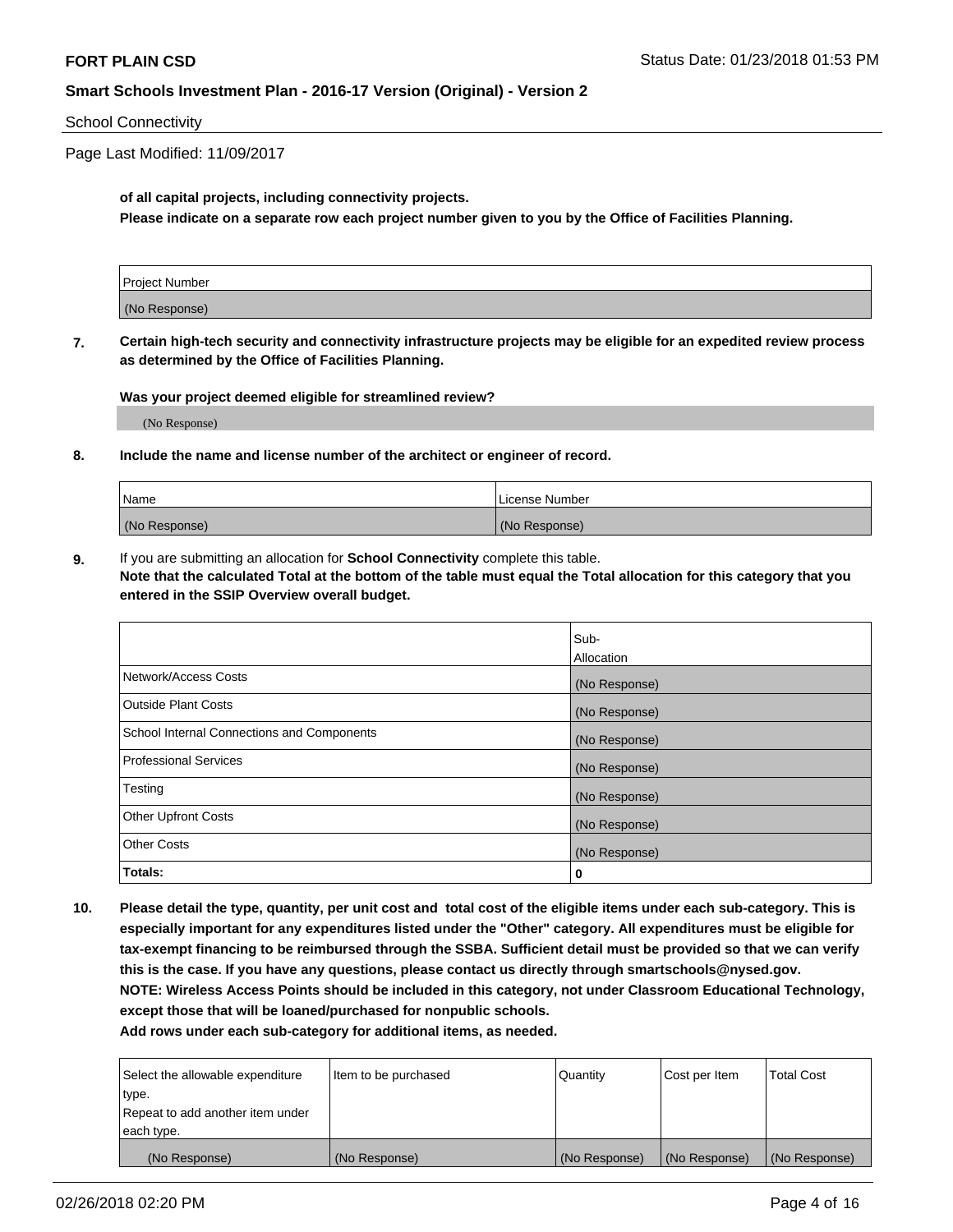Community Connectivity (Broadband and Wireless)

Page Last Modified: 11/09/2017

**1. Describe how you intend to use Smart Schools Bond Act funds for high-speed broadband and/or wireless connectivity projects in the community.**

(No Response)

**2. Please describe how the proposed project(s) will promote student achievement and increase student and/or staff access to the Internet in a manner that enhances student learning and/or instruction outside of the school day and/or school building.**

(No Response)

**3. Community connectivity projects must comply with all the necessary local building codes and regulations (building and related permits are not required prior to plan submission).**

 $\Box$  I certify that we will comply with all the necessary local building codes and regulations.

**4. Please describe the physical location of the proposed investment.**

(No Response)

**5. Please provide the initial list of partners participating in the Community Connectivity Broadband Project, along with their Federal Tax Identification (Employer Identification) number.**

| <b>Project Partners</b> | l Federal ID # |
|-------------------------|----------------|
| (No Response)           | (No Response)  |

**6.** If you are submitting an allocation for **Community Connectivity**, complete this table. **Note that the calculated Total at the bottom of the table must equal the Total allocation for this category that you entered in the SSIP Overview overall budget.**

|                                    | Sub-Allocation |
|------------------------------------|----------------|
| Network/Access Costs               | (No Response)  |
| Outside Plant Costs                | (No Response)  |
| <b>Tower Costs</b>                 | (No Response)  |
| <b>Customer Premises Equipment</b> | (No Response)  |
| Professional Services              | (No Response)  |
| Testing                            | (No Response)  |
| <b>Other Upfront Costs</b>         | (No Response)  |
| <b>Other Costs</b>                 | (No Response)  |
| Totals:                            | 0              |

**7. Please detail the type, quantity, per unit cost and total cost of the eligible items under each sub-category. This is especially important for any expenditures listed under the "Other" category. All expenditures must be capital-bond eligible to be reimbursed through the SSBA. If you have any questions, please contact us directly through smartschools@nysed.gov.**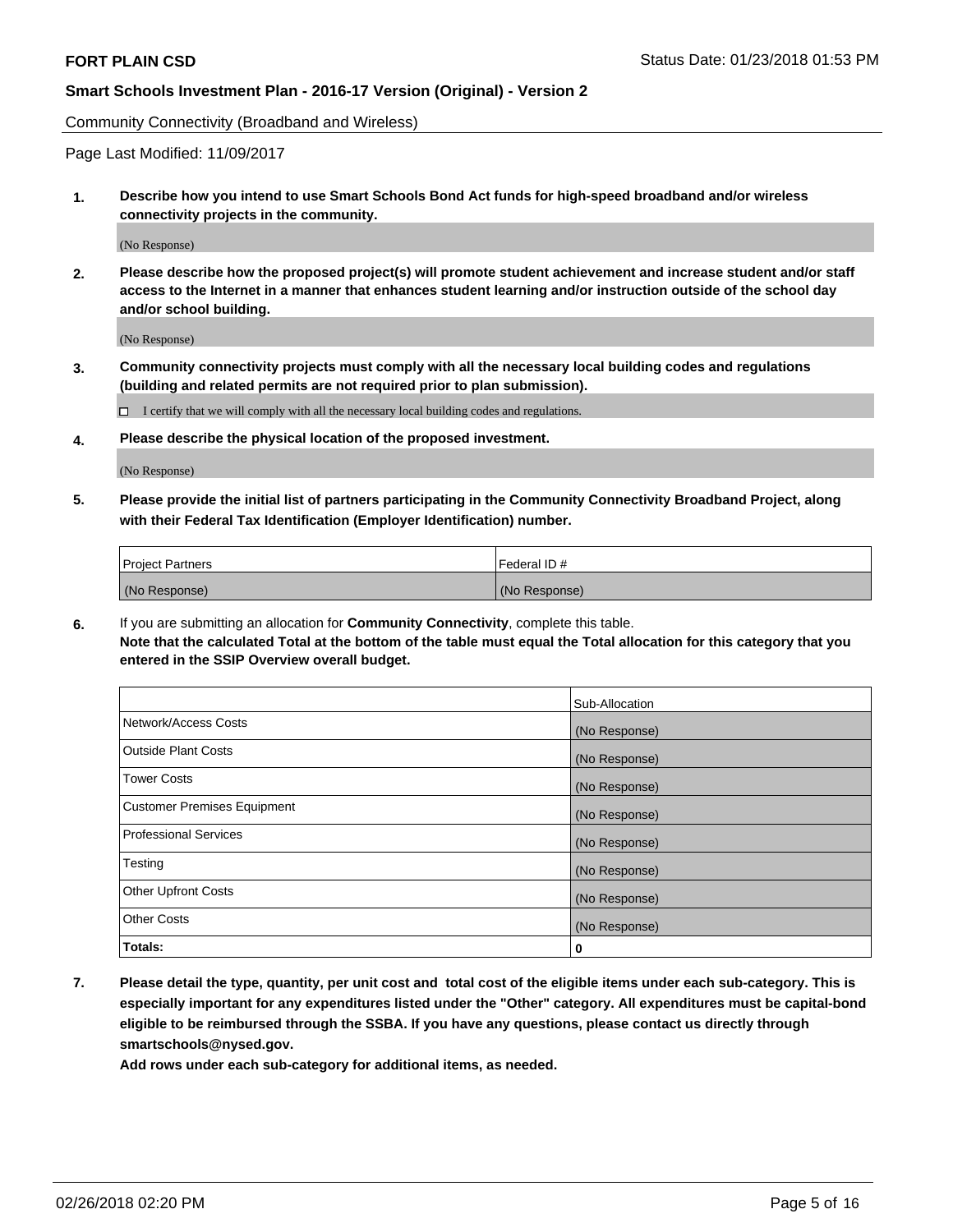Community Connectivity (Broadband and Wireless)

Page Last Modified: 11/09/2017

| Select the allowable expenditure<br>type.<br>Repeat to add another item under | Item to be purchased | Quantity      | Cost per Item | <b>Total Cost</b> |
|-------------------------------------------------------------------------------|----------------------|---------------|---------------|-------------------|
| each type.                                                                    |                      |               |               |                   |
| (No Response)                                                                 | (No Response)        | (No Response) | (No Response) | (No Response)     |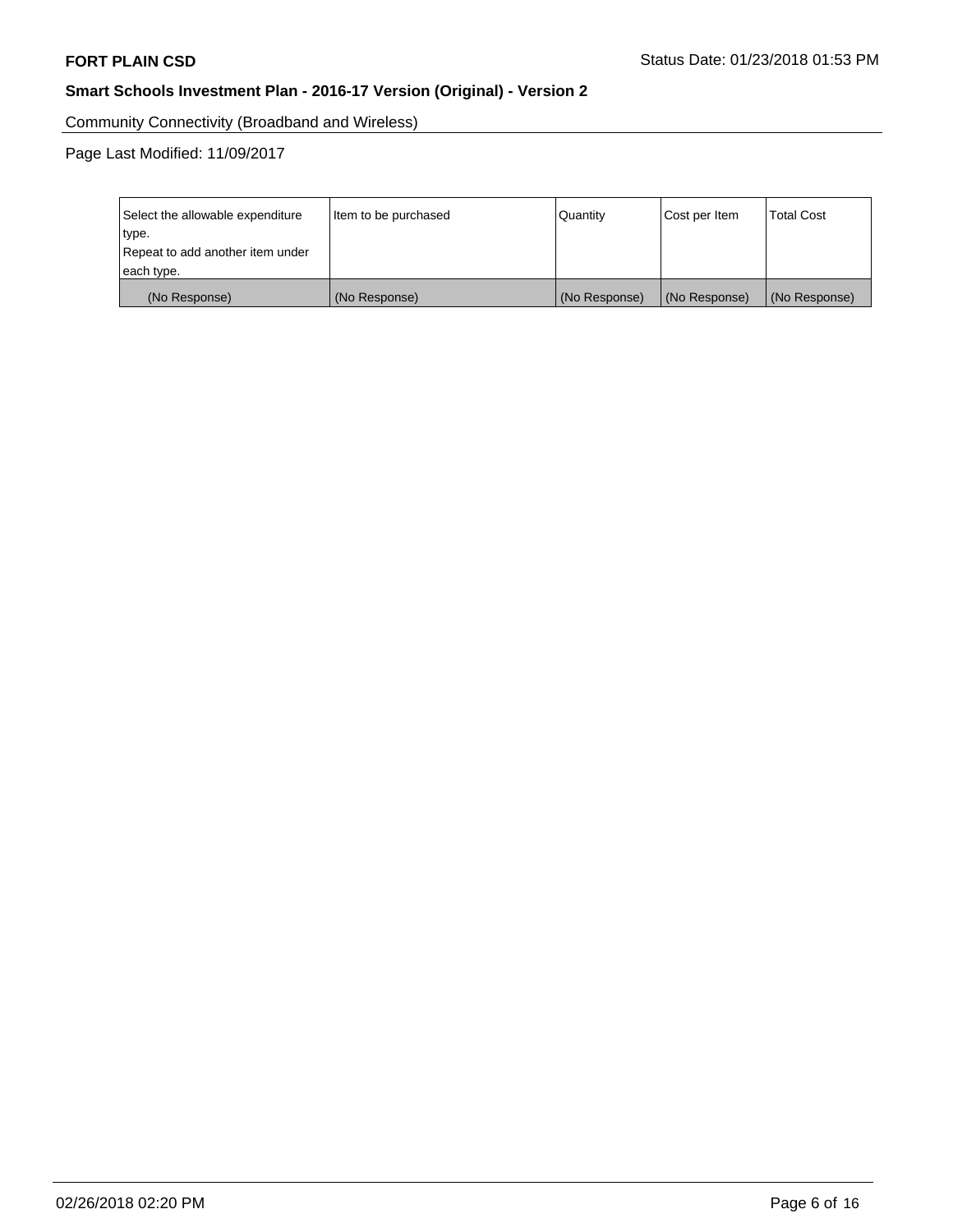## Classroom Learning Technology

Page Last Modified: 12/13/2017

**1. In order for students and faculty to receive the maximum benefit from the technology made available under the Smart Schools Bond Act, their school buildings must possess sufficient connectivity infrastructure to ensure that devices can be used during the school day. Smart Schools Investment Plans must demonstrate that sufficient infrastructure that meets the Federal Communications Commission's 100 Mbps per 1,000 students standard currently exists in the buildings where new devices will be deployed, or is a planned use of a portion of Smart Schools Bond Act funds, or is under development through another funding source.**

**Smart Schools Bond Act funds used for technology infrastructure or classroom technology investments must increase the number of school buildings that meet or exceed the minimum speed standard of 100 Mbps per 1,000 students and staff within 12 months. This standard may be met on either a contracted 24/7 firm service or a "burstable" capability. If the standard is met under the burstable criteria, it must be:**

**1. Specifically codified in a service contract with a provider, and**

**2. Guaranteed to be available to all students and devices as needed, particularly during periods of high demand, such as computer-based testing (CBT) periods.**

**Please describe how your district already meets or is planning to meet this standard within 12 months of plan submission.**

The Fort Plain CSD (FPCSD) presently has a 80 Mbps connection with bursts up to 100 Mbps which meets the minimum requirement for this application. Our district is presently engaged in a network infrastructure upgrade which will be improve the reliability of the connection which is guaranteed by NERIC.

- **1a. If a district believes that it will be impossible to meet this standard within 12 months, it may apply for a waiver of this requirement, as described on the Smart Schools website. The waiver must be filed and approved by SED prior to submitting this survey.**
	- By checking this box, you are certifying that the school district has an approved waiver of this requirement on file with the New York State Education Department.
- **2.** Connectivity Speed Calculator **(Required)**

|                         | Number of<br>Students | Multiply by<br>100 Kbps | Divide by 1000 Current Speed<br>to Convert to<br>Required<br>Speed in Mb | l in Mb | Expected<br>Speed to be<br>Attained Within   Required<br>12 Months | Expected Date<br>When<br>Speed Will be<br>Met |
|-------------------------|-----------------------|-------------------------|--------------------------------------------------------------------------|---------|--------------------------------------------------------------------|-----------------------------------------------|
| <b>Calculated Speed</b> | 797                   | 79.700                  | 79.7                                                                     | 80      | 80                                                                 | <b>Presently Met</b>                          |

**3. If the district wishes to have students and staff access the Internet from wireless devices within the school building, or in close proximity to it, it must first ensure that it has a robust Wi-Fi network in place that has sufficient bandwidth to meet user demand.**

**Please describe how you have quantified this demand and how you plan to meet this demand.**

A key component of the network infrastructure upgrade presently underway in the FPCSD is the establishment of robust connectivity to our wireless network. Upon completion in July 2016 each classroom and the offices of all of our buildings will have a wireless access point that supports at least 25 devices. Additionally, all common areas will have multiple wireless access points.

**4. All New York State public school districts are required to complete and submit an Instructional Technology Plan survey to the New York State Education Department in compliance with Section 753 of the Education Law and per Part 100.12 of the Commissioner's Regulations.**

**Districts that include educational technology purchases as part of their Smart Schools Investment Plan must have a submitted and approved Instructional Technology Plan survey on file with the New York State Education Department.**

By checking this box, you are certifying that the school district has an approved Instructional Technology Plan survey on file with the New York State Education Department.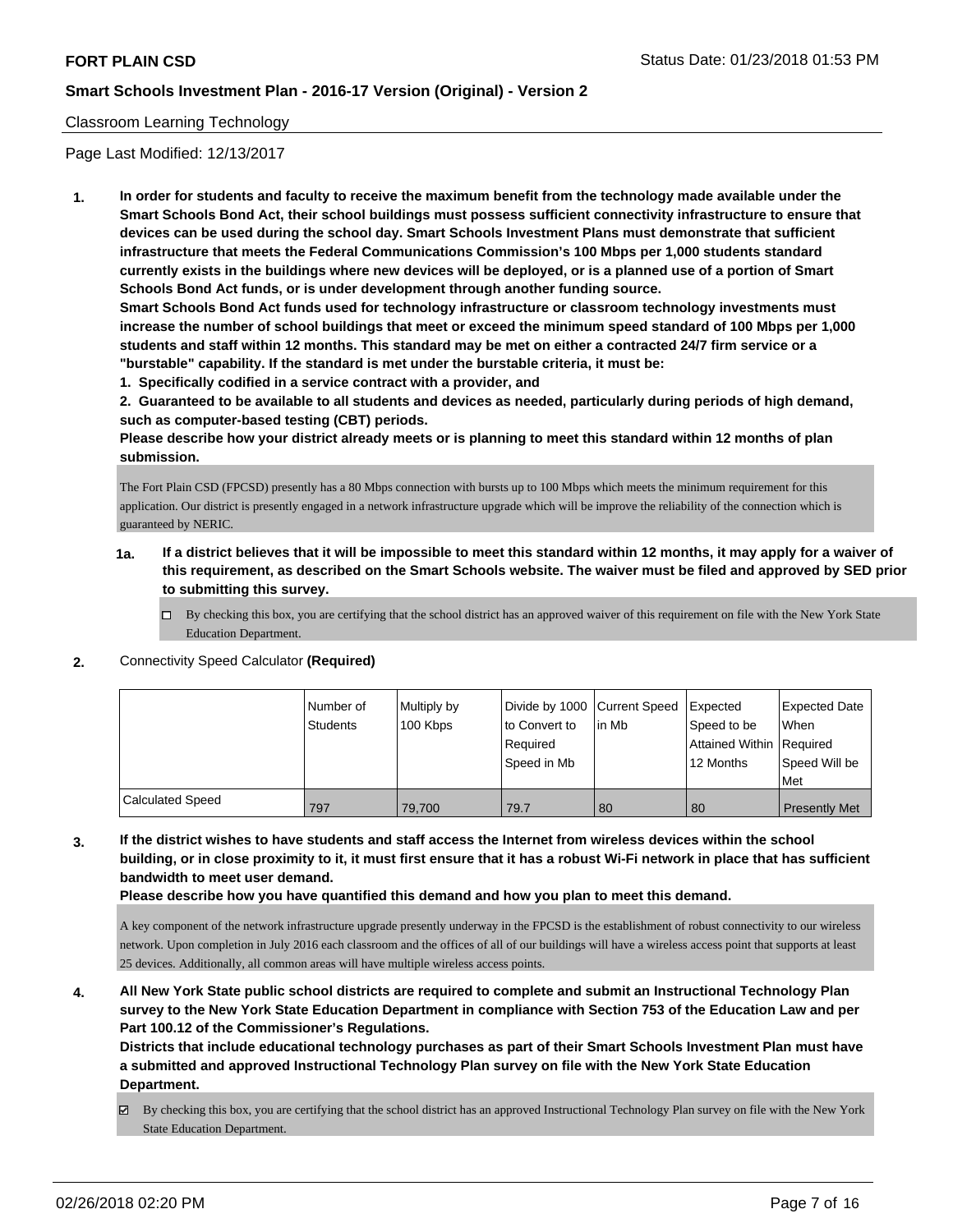#### Classroom Learning Technology

Page Last Modified: 12/13/2017

**5. Describe the devices you intend to purchase and their compatibility with existing or planned platforms or systems. Specifically address the adequacy of each facility's electrical, HVAC and other infrastructure necessary to install and support the operation of the planned technology.**

We intend to purchase laptops and docking stations for all teaching faculty that easily connect to existing and new interactive smartboards. The district has adequate electrical supplies in all of its facilities to support the devices. Our recent network infrastructure upgrade will support all existing devices and those planned for purchase.

#### **6. Describe how the proposed technology purchases will:**

- **> enhance differentiated instruction;**
- **> expand student learning inside and outside the classroom;**
- **> benefit students with disabilities and English language learners; and**
- **> contribute to the reduction of other learning gaps that have been identified within the district.**

**The expectation is that districts will place a priority on addressing the needs of students who struggle to succeed in a rigorous curriculum. Responses in this section should specifically address this concern and align with the district's Instructional Technology Plan (in particular Question 2 of E. Curriculum and Instruction: "Does the district's instructional technology plan address the needs of students with disabilities to ensure equitable access to instruction, materials and assessments?" and Question 3 of the same section: "Does the district's instructional technology plan address the provision of assistive technology specifically for students with disabilities to ensure access to and participation in the general curriculum?"**

The new devices and smart boards will allow teachers to plan and implement instruction that supports the needs of the student population including 20% of whom are students with disabilities. The district will also attempt to identify and provide differentiated instruction using web-based programs to plan instruction to identify and account for learning gaps associated with different levels of preparedness associated with swd's and students who come from high poverty homes and those that have experienced trauma due to adverse childhood experiences (ACES). These new devices will also play a critical role in the implementation of data driven instruction that will allow teachers to provide individualized, targeted interventions to our students.

The new devices will also provide access to technology that supports ELLs. Students and instructors will utilize web-based and stand-alone programs such as Rosetta Stone and translation software to enhance learning opportunities for ELLs.

The laptops will enhance our use of Castle Learning and APEX courseware. These are online learning tools that can be used for regular classroom instruction but are used primarily in our district for re-teaching and credit recovery for struggling students.

We plan to provide laptops that students can sign-out and take home with them as needed to complete assignments associated with their classes. These laptops will be equipped with cellular hot-spots that will allow students who do not have connectivity in their homes to connect to the internet.

**7. Where appropriate, describe how the proposed technology purchases will enhance ongoing communication with parents and other stakeholders and help the district facilitate technology-based regional partnerships, including distance learning and other efforts.**

The new technology will strengthen our distance learning opportunities. Students will also be able to work with web-based applications such as Google Applications for Education, Castle Learning and Blackboard to participate in blended learning environments. These devices will also provide internet access for students and parents that can be used in the home to utilize classroom sites and other web-based

learning applications.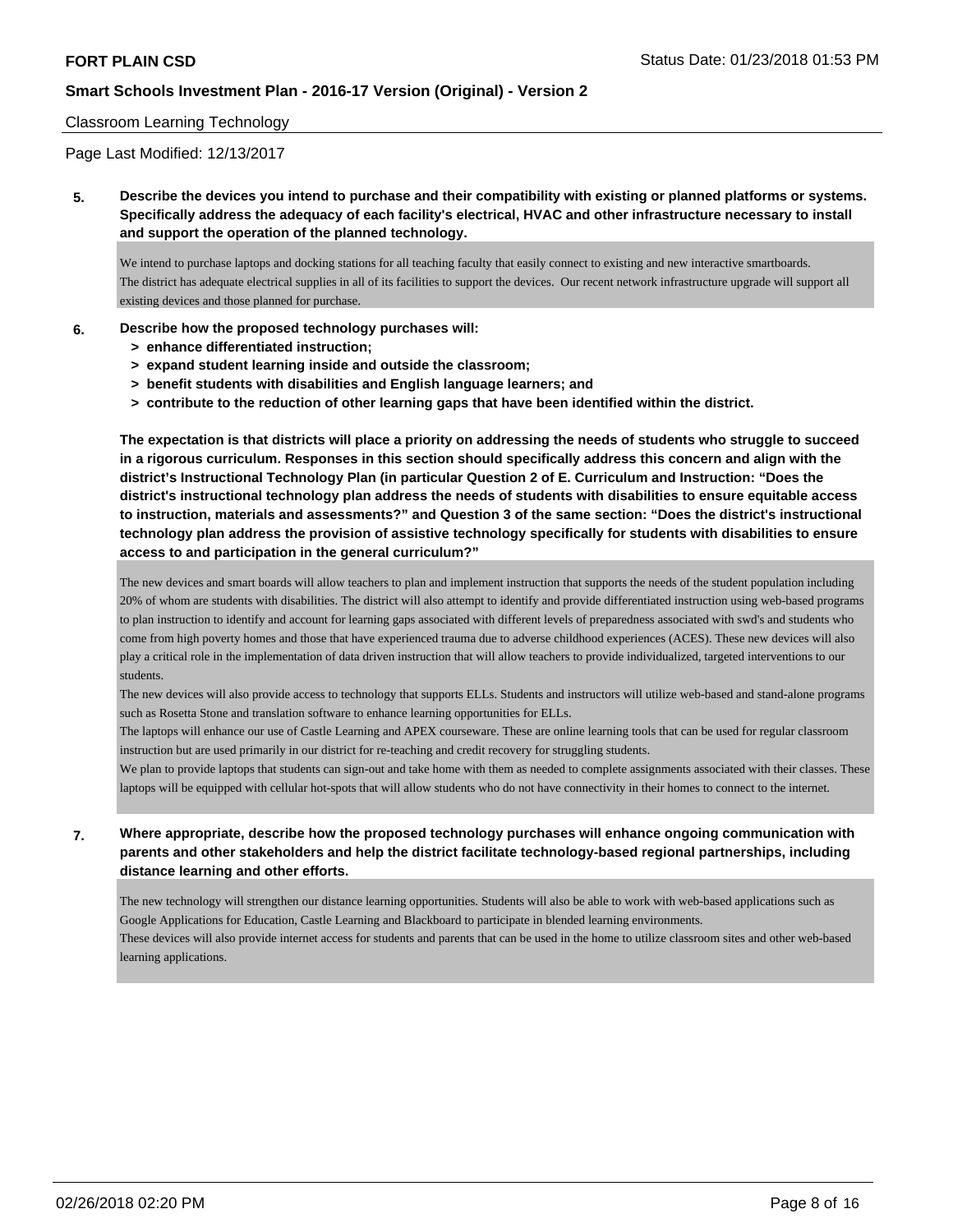### Classroom Learning Technology

Page Last Modified: 12/13/2017

**8. Describe the district's plan to provide professional development to ensure that administrators, teachers and staff can employ the technology purchased to enhance instruction successfully.**

**Note: This response should be aligned and expanded upon in accordance with your district's response to Question 1 of F. Professional Development of your Instructional Technology Plan: "Please provide a summary of professional development offered to teachers and staff, for the time period covered by this plan, to support technology to enhance teaching and learning. Please include topics, audience and method of delivery within your summary."**

Four staff members are presently working to become certified Google trainers. Additionally, we are planning to re-assign a local teacher to the position of instructional technology coach for the 2017-18 and 2018-19 school years.

The district's professional development planning teams will identify other specific areas for growth and professional development regarding effective utilization of instructional technology will occur during the summers of 2017 and 2018. Our district is heavily engaged with APEX learning and Castle Learning. These web-based programs serve as classroom resources, credit recovery courseware, and preparation and review tools for assessments. Our teachers will receive training in DDI over the summer of 2017 and throughout the 2017-18 school year on superintendent conference days and during professional learning team sessions. The reports generated by Castle Learning will serve as key diagnostic tools to generate reteaching opportunities.

- **9. Districts must contact the SUNY/CUNY teacher preparation program that supplies the largest number of the district's new teachers to request advice on innovative uses and best practices at the intersection of pedagogy and educational technology.**
	- By checking this box, you certify that you have contacted the SUNY/CUNY teacher preparation program that supplies the largest number of your new teachers to request advice on these issues.
	- **9a. Please enter the name of the SUNY or CUNY Institution that you contacted.**

SUNY Albany

**9b. Enter the primary Institution phone number.**

518-442-3300

**9c. Enter the name of the contact person with whom you consulted and/or will be collaborating with on innovative uses of technology and best practices.**

Dr. Jianwei Zhang

**10. A district whose Smart Schools Investment Plan proposes the purchase of technology devices and other hardware must account for nonpublic schools in the district.**

**Are there nonpublic schools within your school district?**

Yes

 $\square$  No

**10a. Describe your plan to loan purchased hardware to nonpublic schools within your district. The plan should use your district's nonpublic per-student loan amount calculated below, within the framework of the guidance. Please enter the date by which nonpublic schools must request classroom technology items. Also, specify in your response the devices that the nonpublic schools have requested, as well as in the in the Budget and the Expenditure Table at the end of the page.**

Numerous attempts over the past two years have been made with out success to schedule time to consult with the leaders at Turnpike School about federal and state funding, including our SSIP. Turnpike is an Amish School that has rejected all funding and technology resources based on religious belief in the past. Communication with the leadership at Turnpike is an ongoing difficult dilemma for our school.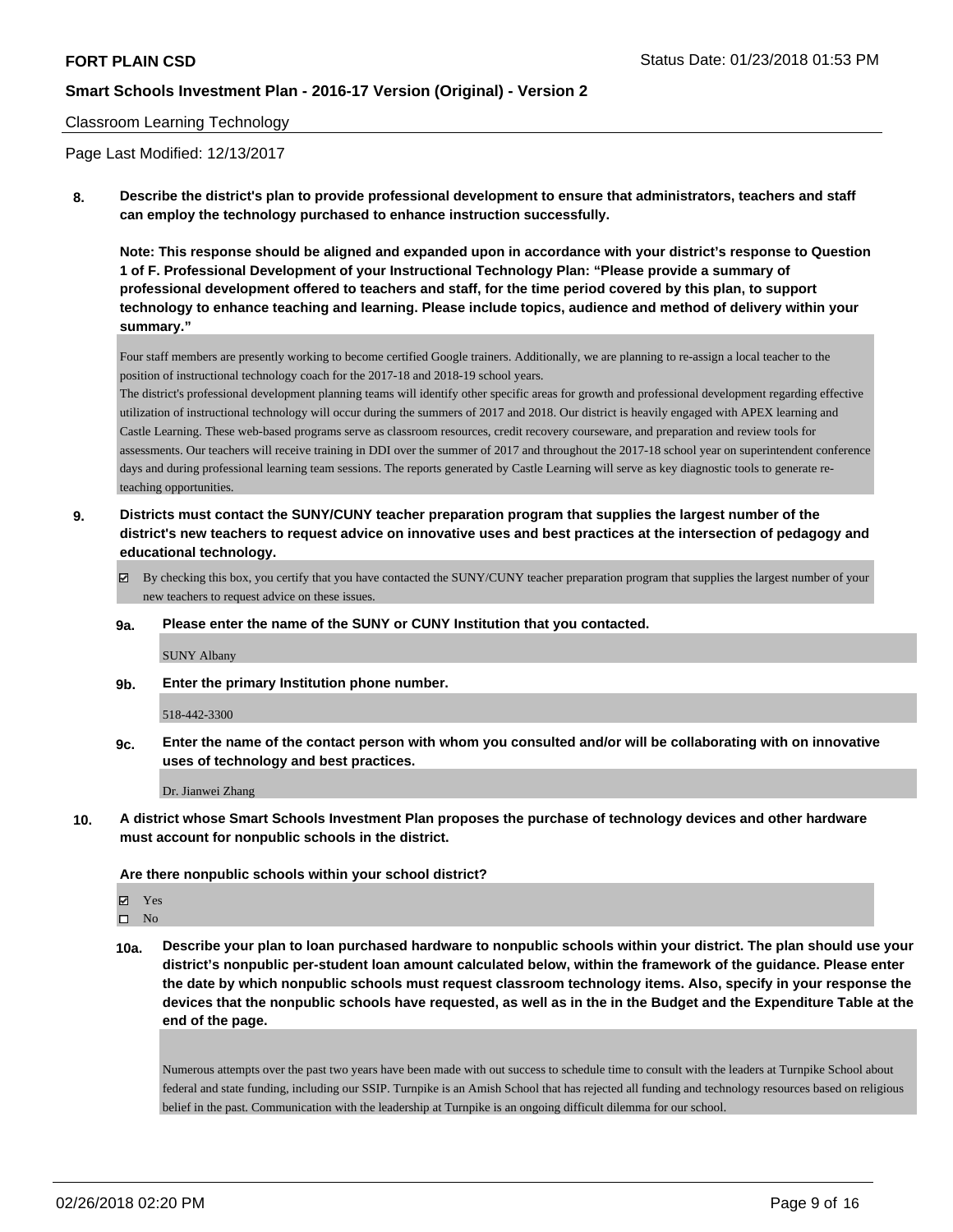## Classroom Learning Technology

Page Last Modified: 12/13/2017

**10b. A final Smart Schools Investment Plan cannot be approved until school authorities have adopted regulations specifying the date by which requests from nonpublic schools for the purchase and loan of Smart Schools Bond Act classroom technology must be received by the district.**

 $\boxtimes$  By checking this box, you certify that you have such a plan and associated regulations in place that have been made public.

**11.** Nonpublic Classroom Technology Loan Calculator

The Smart Schools Bond Act provides that any Classroom Learning Technology purchases made using Smart Schools funds shall be lent, upon request, to nonpublic schools in the district. However, no school district shall be required to loan technology in amounts greater than the total obtained and spent on technology pursuant to the Smart Schools Bond Act and the value of such loan may not exceed the total of \$250 multiplied by the nonpublic school enrollment in the base year at the time of enactment.

See: http://www.p12.nysed.gov/mgtserv/smart\_schools/docs/Smart\_Schools\_Bond\_Act\_Guidance\_04.27.15\_Final.pdf.

|                                       | 1. Classroom<br>Technology<br>Sub-allocation | 2. Public<br>Enrollment<br>$(2014 - 15)$ | 3. Nonpublic<br>Enrollment<br>$(2014-15)$ | l 4. Sum of<br>Public and<br>Nonpublic<br>Enrollment                                          | 15. Total Per<br>Pupil Sub-<br>lallocation | l 6. Total<br>Nonpublic Loan<br>Amount |
|---------------------------------------|----------------------------------------------|------------------------------------------|-------------------------------------------|-----------------------------------------------------------------------------------------------|--------------------------------------------|----------------------------------------|
| Calculated Nonpublic Loan<br>l Amount |                                              |                                          |                                           | (No Response)   (No Response)   (No Response)   (No Response)   (No Response)   (No Response) |                                            |                                        |

**12. To ensure the sustainability of technology purchases made with Smart Schools funds, districts must demonstrate a long-term plan to maintain and replace technology purchases supported by Smart Schools Bond Act funds. This sustainability plan shall demonstrate a district's capacity to support recurring costs of use that are ineligible for Smart Schools Bond Act funding such as device maintenance, technical support, Internet and wireless fees, maintenance of hotspots, staff professional development, building maintenance and the replacement of incidental items. Further, such a sustainability plan shall include a long-term plan for the replacement of purchased devices and equipment at the end of their useful life with other funding sources.**

 $\boxtimes$  By checking this box, you certify that the district has a sustainability plan as described above.

**13. Districts must ensure that devices purchased with Smart Schools Bond funds will be distributed, prepared for use, maintained and supported appropriately. Districts must maintain detailed device inventories in accordance with generally accepted accounting principles.**

By checking this box, you certify that the district has a distribution and inventory management plan and system in place.

**14.** If you are submitting an allocation for **Classroom Learning Technology** complete this table. **Note that the calculated Total at the bottom of the table must equal the Total allocation for this category that you entered in the SSIP Overview overall budget.**

|                         | Sub-Allocation |
|-------------------------|----------------|
| Interactive Whiteboards | 125,000        |
| Computer Servers        | $\overline{0}$ |
| Desktop Computers       | $\overline{0}$ |
| Laptop Computers        | 772,448        |
| <b>Tablet Computers</b> | 116,550        |
| <b>Other Costs</b>      | 100,050        |
| Totals:                 | 1,114,048      |

**15. Please detail the type, quantity, per unit cost and total cost of the eligible items under each sub-category. This is especially important for any expenditures listed under the "Other" category. All expenditures must be capital-bond eligible to be reimbursed through the SSBA. If you have any questions, please contact us directly through**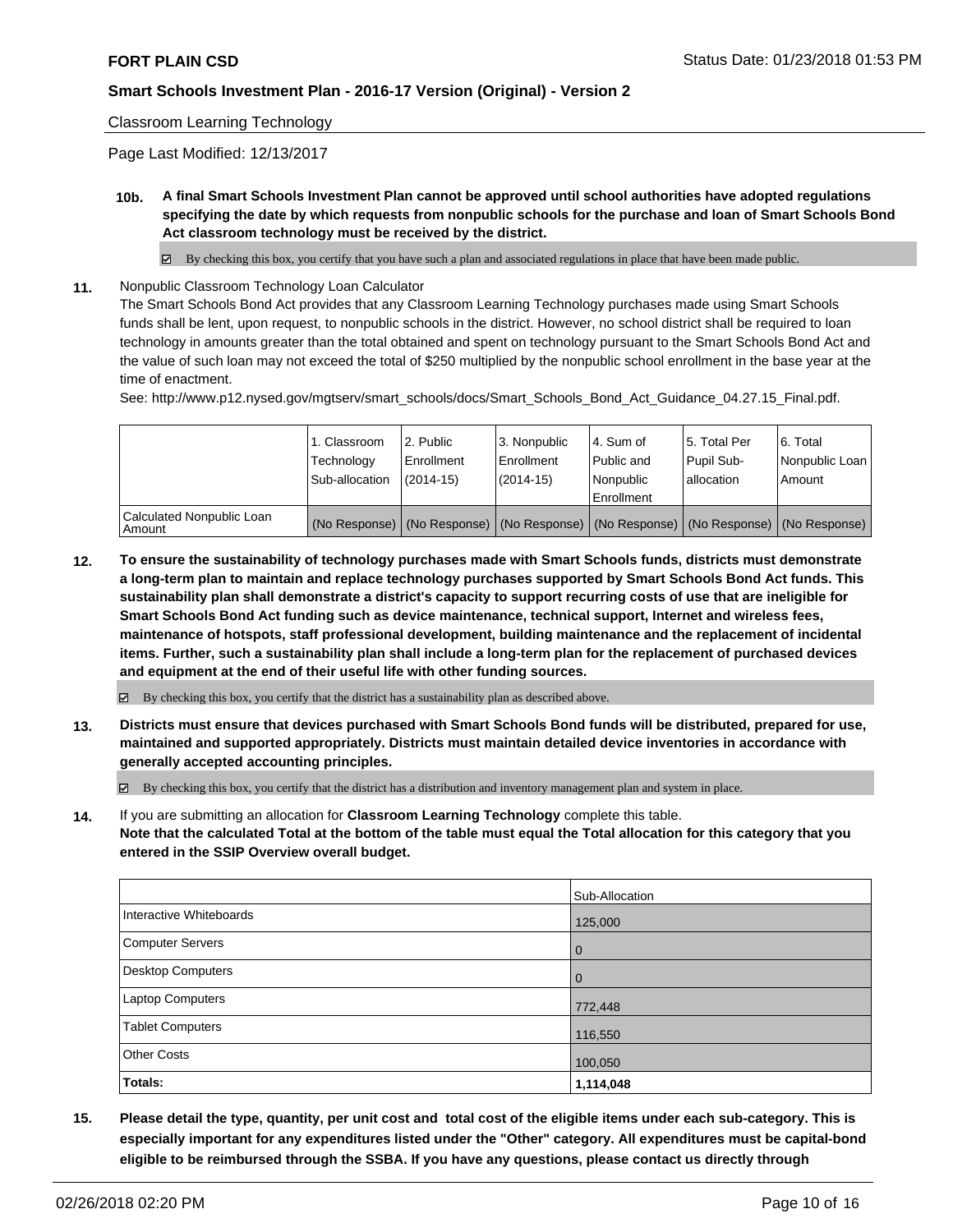Classroom Learning Technology

Page Last Modified: 12/13/2017

## **smartschools@nysed.gov.**

**Please specify in the "Item to be Purchased" field which specific expenditures and items are planned to meet the district's nonpublic loan requirement, if applicable.**

**NOTE: Wireless Access Points that will be loaned/purchased for nonpublic schools should ONLY be included in this category, not under School Connectivity, where public school districts would list them. Add rows under each sub-category for additional items, as needed.**

| Select the allowable expenditure<br>type. | Item to be Purchased                              | Quantity    | Cost per Item | <b>Total Cost</b> |
|-------------------------------------------|---------------------------------------------------|-------------|---------------|-------------------|
| Repeat to add another item under          |                                                   |             |               |                   |
| each type.                                |                                                   |             |               |                   |
| <b>Laptop Computers</b>                   | Teacher/LAB Laptops - HP 650 G3                   | 247         | 1,184         | 292,448           |
| <b>Laptop Computers</b>                   | <b>Classroom Laptops</b>                          | 600         | 800           | 480,000           |
| <b>Tablet Computers</b>                   | Classroom Ipads w/cases                           | 259         | 450           | 116,550           |
| <b>Other Costs</b>                        | <b>Document Cameras</b>                           | 80          | 450           | 36,000            |
| <b>Other Costs</b>                        | Charging Stations for Laptops and<br><b>Ipads</b> | 30          | 2,135         | 64,050            |
| Interactive Whiteboards                   | <b>SMART Interactive Flat Panels</b>              | 25          | 5,000         | 125,000           |
| <b>Other Costs</b>                        | Non-Public School Expenditures                    | $\mathbf 0$ | $\mathbf 0$   | O                 |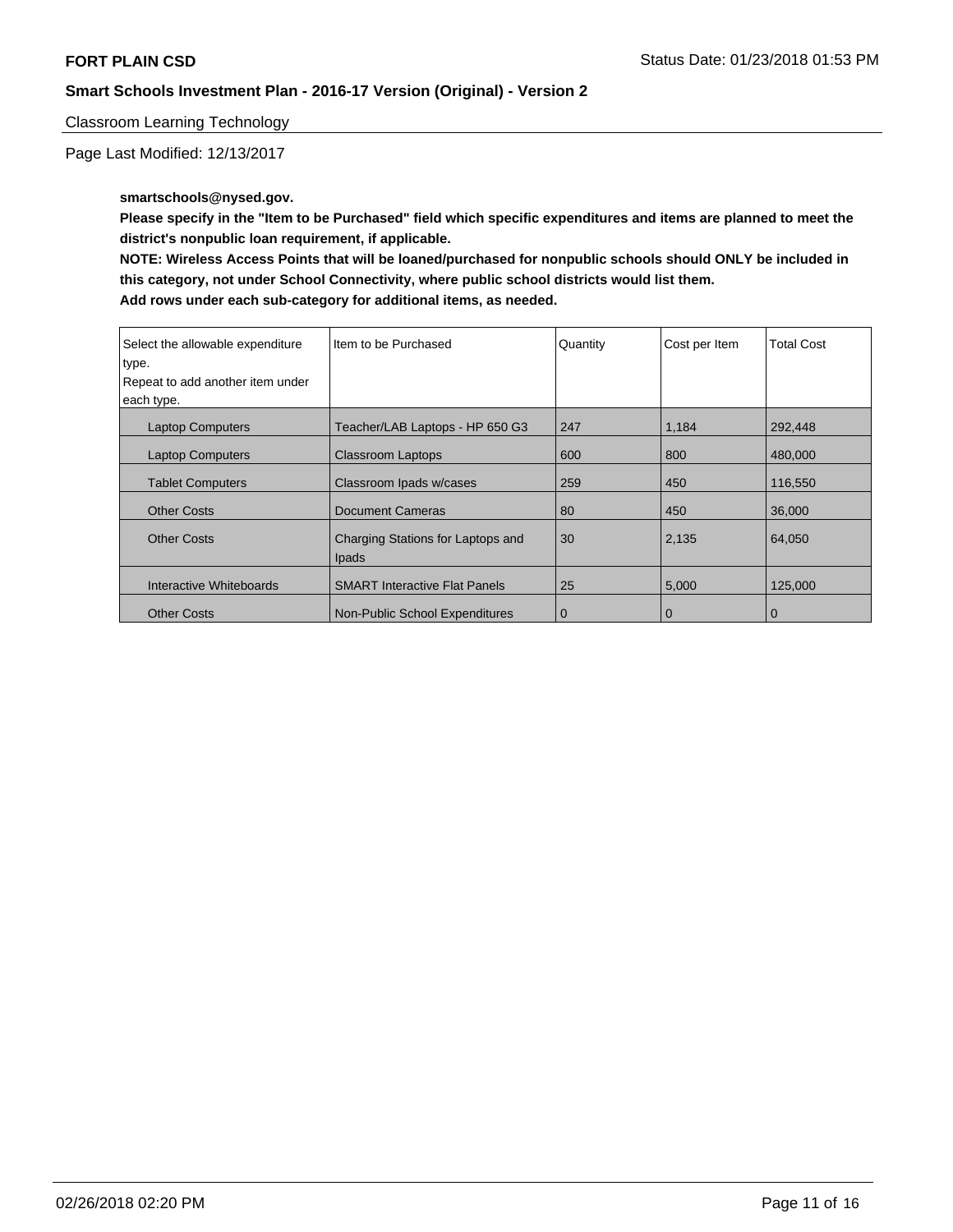#### Pre-Kindergarten Classrooms

Page Last Modified: 11/09/2017

**1. Provide information regarding how and where the district is currently serving pre-kindergarten students and justify the need for additional space with enrollment projections over 3 years.**

(No Response)

- **2. Describe the district's plan to construct, enhance or modernize education facilities to accommodate prekindergarten programs. Such plans must include:**
	- **Specific descriptions of what the district intends to do to each space;**
	- **An affirmation that pre-kindergarten classrooms will contain a minimum of 900 square feet per classroom;**
	- **The number of classrooms involved;**
	- **The approximate construction costs per classroom; and**
	- **Confirmation that the space is district-owned or has a long-term lease that exceeds the probable useful life of the improvements.**

(No Response)

**3. Smart Schools Bond Act funds may only be used for capital construction costs. Describe the type and amount of additional funds that will be required to support ineligible ongoing costs (e.g. instruction, supplies) associated with any additional pre-kindergarten classrooms that the district plans to add.**

(No Response)

**4. All plans and specifications for the erection, repair, enlargement or remodeling of school buildings in any public school district in the State must be reviewed and approved by the Commissioner. Districts that plan capital projects using their Smart Schools Bond Act funds will undergo a Preliminary Review Process by the Office of Facilities Planning.**

**Please indicate on a separate row each project number given to you by the Office of Facilities Planning.**

| Project Number |  |
|----------------|--|
| (No Response)  |  |

**5.** If you have made an allocation for **Pre-Kindergarten Classrooms,** complete this table.

**Note that the calculated Total at the bottom of the table must equal the Total allocation for this category that you entered in the SSIP Overview overall budget.**

|                                          | Sub-Allocation |
|------------------------------------------|----------------|
| Construct Pre-K Classrooms               | (No Response)  |
| Enhance/Modernize Educational Facilities | (No Response)  |
| <b>Other Costs</b>                       | (No Response)  |
| Totals:                                  | 0              |

**6. Please detail the type, quantity, per unit cost and total cost of the eligible items under each sub-category. This is especially important for any expenditures listed under the "Other" category. All expenditures must be capital-bond eligible to be reimbursed through the SSBA. If you have any questions, please contact us directly through smartschools@nysed.gov.**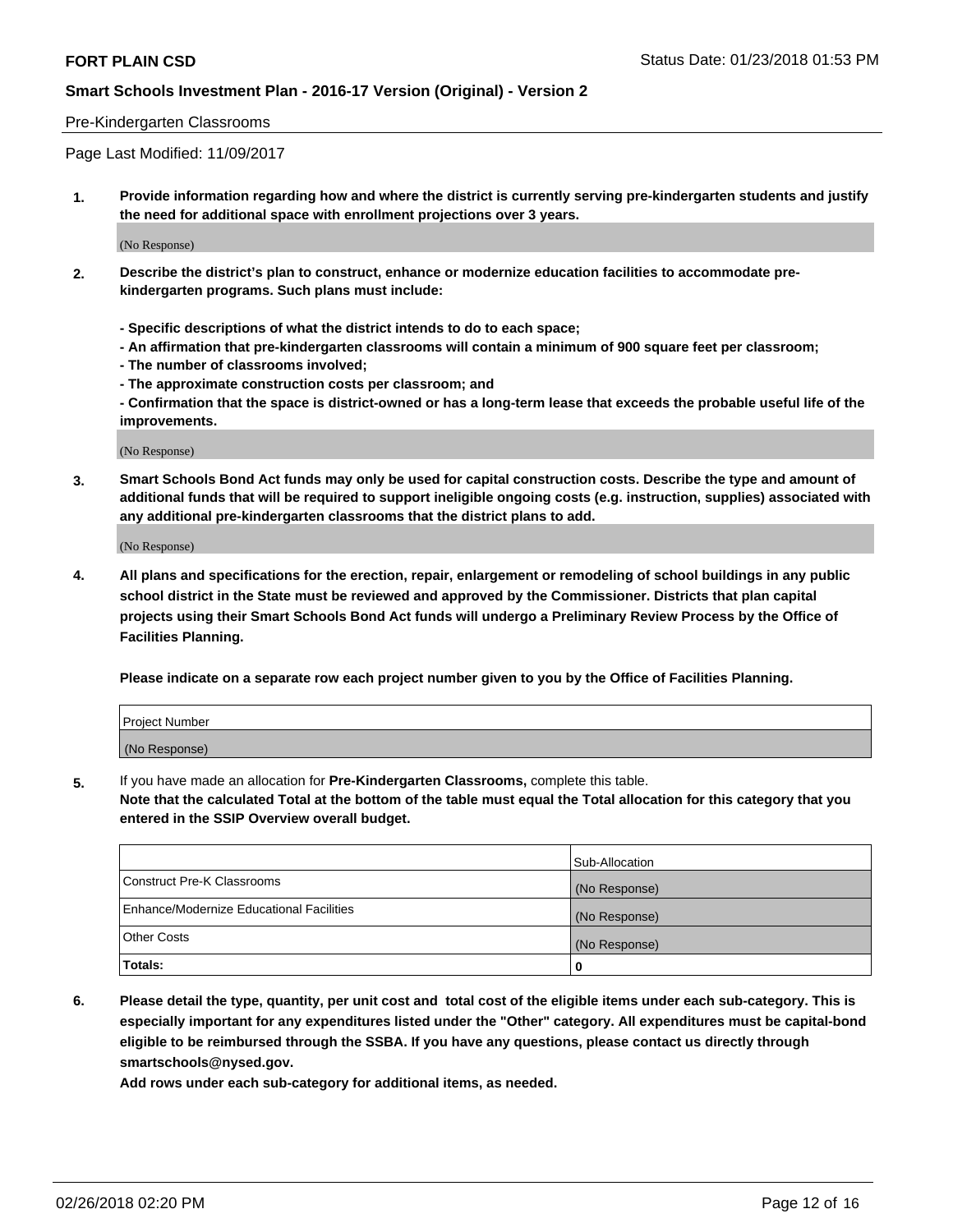# Pre-Kindergarten Classrooms

Page Last Modified: 11/09/2017

| Select the allowable expenditure | Item to be purchased | Quantity      | Cost per Item | <b>Total Cost</b> |
|----------------------------------|----------------------|---------------|---------------|-------------------|
| type.                            |                      |               |               |                   |
| Repeat to add another item under |                      |               |               |                   |
| each type.                       |                      |               |               |                   |
| (No Response)                    | (No Response)        | (No Response) | (No Response) | (No Response)     |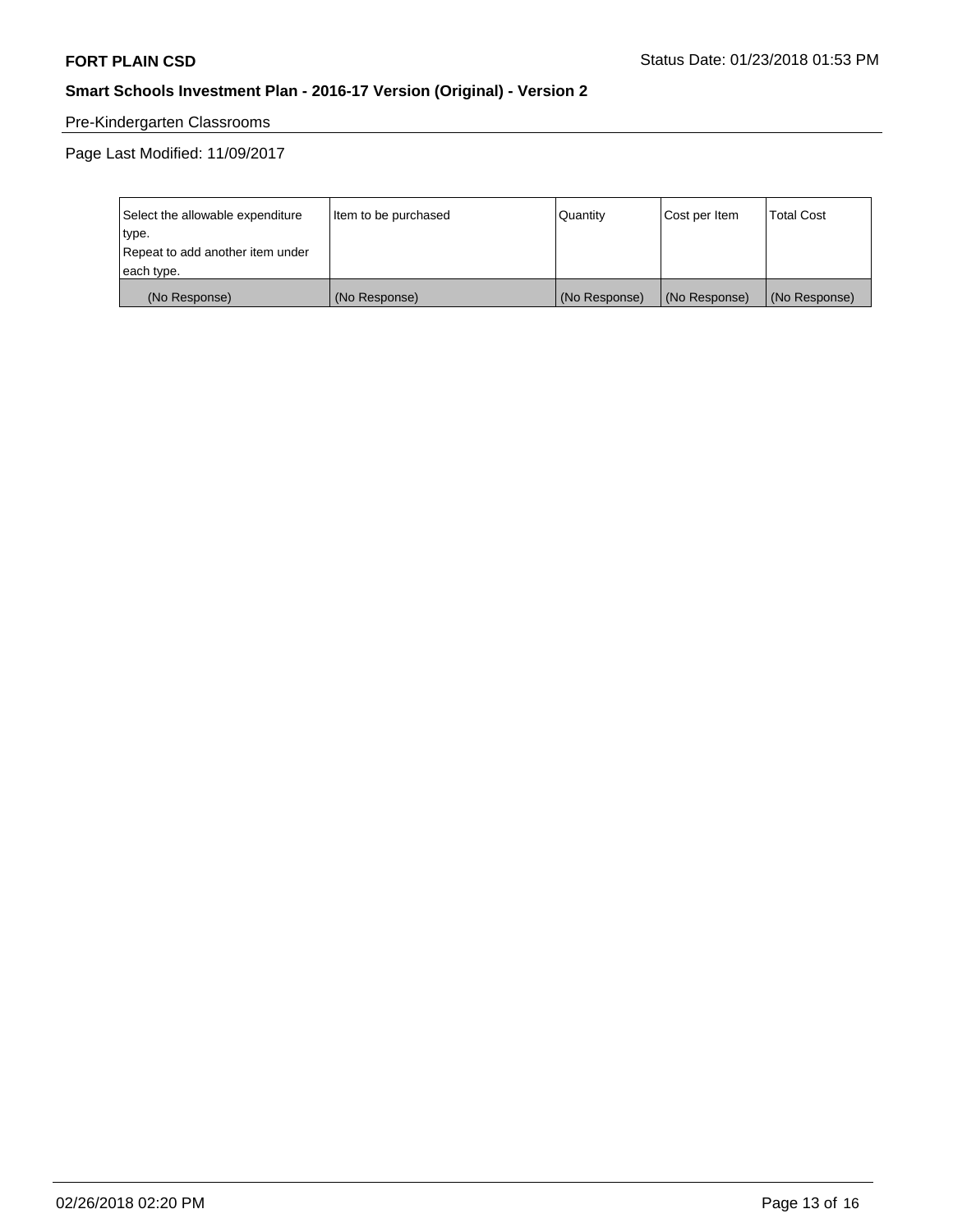Replace Transportable Classrooms

Page Last Modified: 11/09/2017

**1. Describe the district's plan to construct, enhance or modernize education facilities to provide high-quality instructional space by replacing transportable classrooms.**

(No Response)

**2. All plans and specifications for the erection, repair, enlargement or remodeling of school buildings in any public school district in the State must be reviewed and approved by the Commissioner. Districts that plan capital projects using their Smart Schools Bond Act funds will undergo a Preliminary Review Process by the Office of Facilities Planning.**

**Please indicate on a separate row each project number given to you by the Office of Facilities Planning.**

| <b>Project Number</b> |  |
|-----------------------|--|
| (No Response)         |  |
|                       |  |

**3. For large projects that seek to blend Smart Schools Bond Act dollars with other funds, please note that Smart Schools Bond Act funds can be allocated on a pro rata basis depending on the number of new classrooms built that directly replace transportable classroom units.**

**If a district seeks to blend Smart Schools Bond Act dollars with other funds describe below what other funds are being used and what portion of the money will be Smart Schools Bond Act funds.**

(No Response)

**4.** If you have made an allocation for **Replace Transportable Classrooms**, complete this table. **Note that the calculated Total at the bottom of the table must equal the Total allocation for this category that you entered in the SSIP Overview overall budget.**

|                                                | Sub-Allocation |
|------------------------------------------------|----------------|
| Construct New Instructional Space              | (No Response)  |
| Enhance/Modernize Existing Instructional Space | (No Response)  |
| Other Costs                                    | (No Response)  |
| Totals:                                        | 0              |

**5. Please detail the type, quantity, per unit cost and total cost of the eligible items under each sub-category. This is especially important for any expenditures listed under the "Other" category. All expenditures must be capital-bond eligible to be reimbursed through the SSBA. If you have any questions, please contact us directly through smartschools@nysed.gov.**

| Select the allowable expenditure | Item to be purchased | Quantity      | Cost per Item | <b>Total Cost</b> |
|----------------------------------|----------------------|---------------|---------------|-------------------|
| type.                            |                      |               |               |                   |
| Repeat to add another item under |                      |               |               |                   |
| each type.                       |                      |               |               |                   |
| (No Response)                    | (No Response)        | (No Response) | (No Response) | (No Response)     |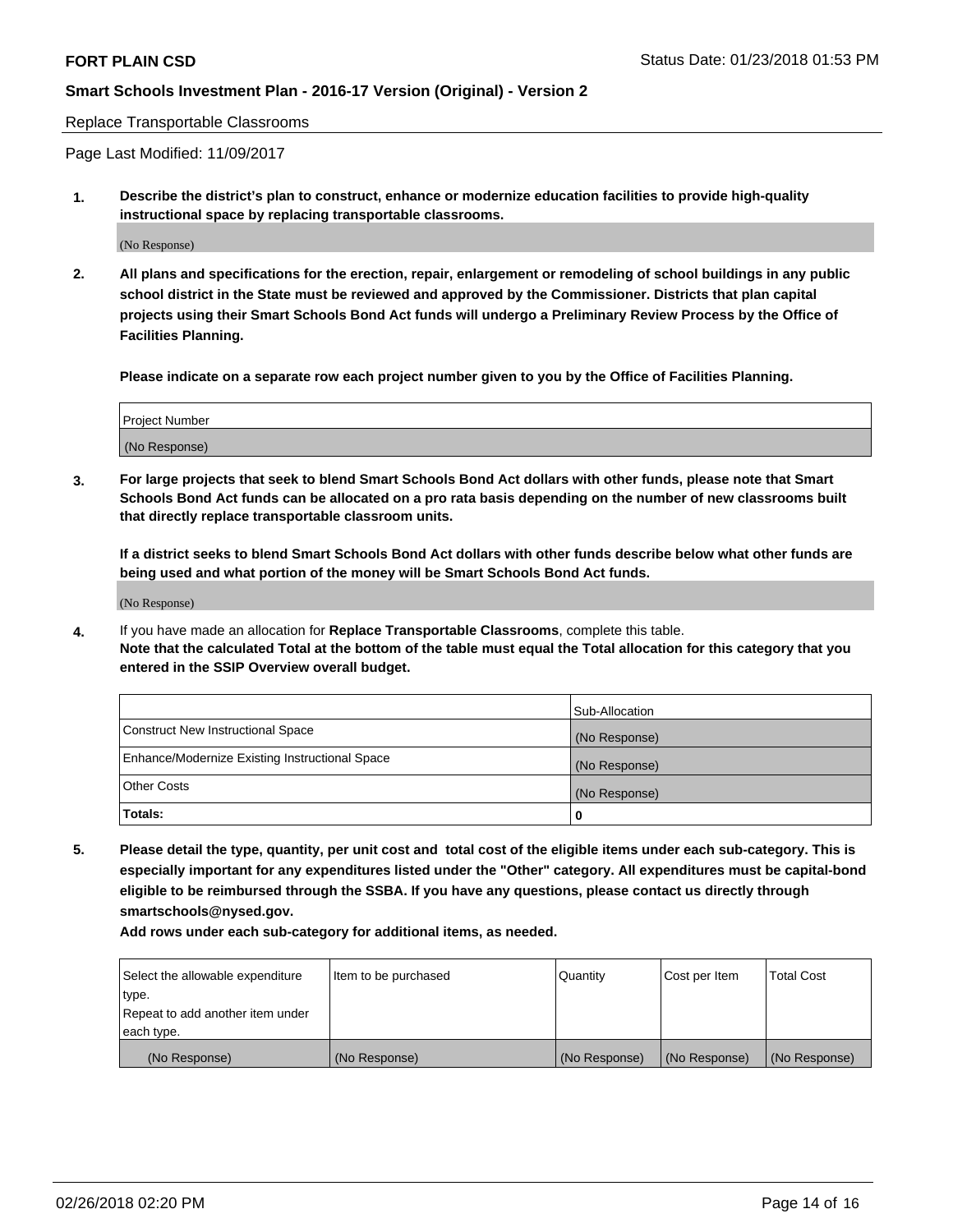#### High-Tech Security Features

Page Last Modified: 11/09/2017

**1. Describe how you intend to use Smart Schools Bond Act funds to install high-tech security features in school buildings and on school campuses.**

(No Response)

**2. All plans and specifications for the erection, repair, enlargement or remodeling of school buildings in any public school district in the State must be reviewed and approved by the Commissioner. Districts that plan capital projects using their Smart Schools Bond Act funds will undergo a Preliminary Review Process by the Office of Facilities Planning.** 

**Please indicate on a separate row each project number given to you by the Office of Facilities Planning.**

| <b>Project Number</b> |  |  |
|-----------------------|--|--|
|                       |  |  |
| (No Response)         |  |  |

- **3. Was your project deemed eligible for streamlined Review?**
	- Yes  $\square$  No
- **4. Include the name and license number of the architect or engineer of record.**

| Name          | License Number |
|---------------|----------------|
| (No Response) | (No Response)  |

**5.** If you have made an allocation for **High-Tech Security Features**, complete this table. **Note that the calculated Total at the bottom of the table must equal the Total allocation for this category that you entered in the SSIP Overview overall budget.**

|                                                      | Sub-Allocation |
|------------------------------------------------------|----------------|
| Capital-Intensive Security Project (Standard Review) | (No Response)  |
| <b>Electronic Security System</b>                    | (No Response)  |
| <b>Entry Control System</b>                          | (No Response)  |
| Approved Door Hardening Project                      | (No Response)  |
| <b>Other Costs</b>                                   | (No Response)  |
| Totals:                                              | 0              |

**6. Please detail the type, quantity, per unit cost and total cost of the eligible items under each sub-category. This is especially important for any expenditures listed under the "Other" category. All expenditures must be capital-bond eligible to be reimbursed through the SSBA. If you have any questions, please contact us directly through smartschools@nysed.gov.**

| Select the allowable expenditure | Item to be purchased | Quantity      | Cost per Item | <b>Total Cost</b> |
|----------------------------------|----------------------|---------------|---------------|-------------------|
| type.                            |                      |               |               |                   |
| Repeat to add another item under |                      |               |               |                   |
| each type.                       |                      |               |               |                   |
| (No Response)                    | (No Response)        | (No Response) | (No Response) | (No Response)     |